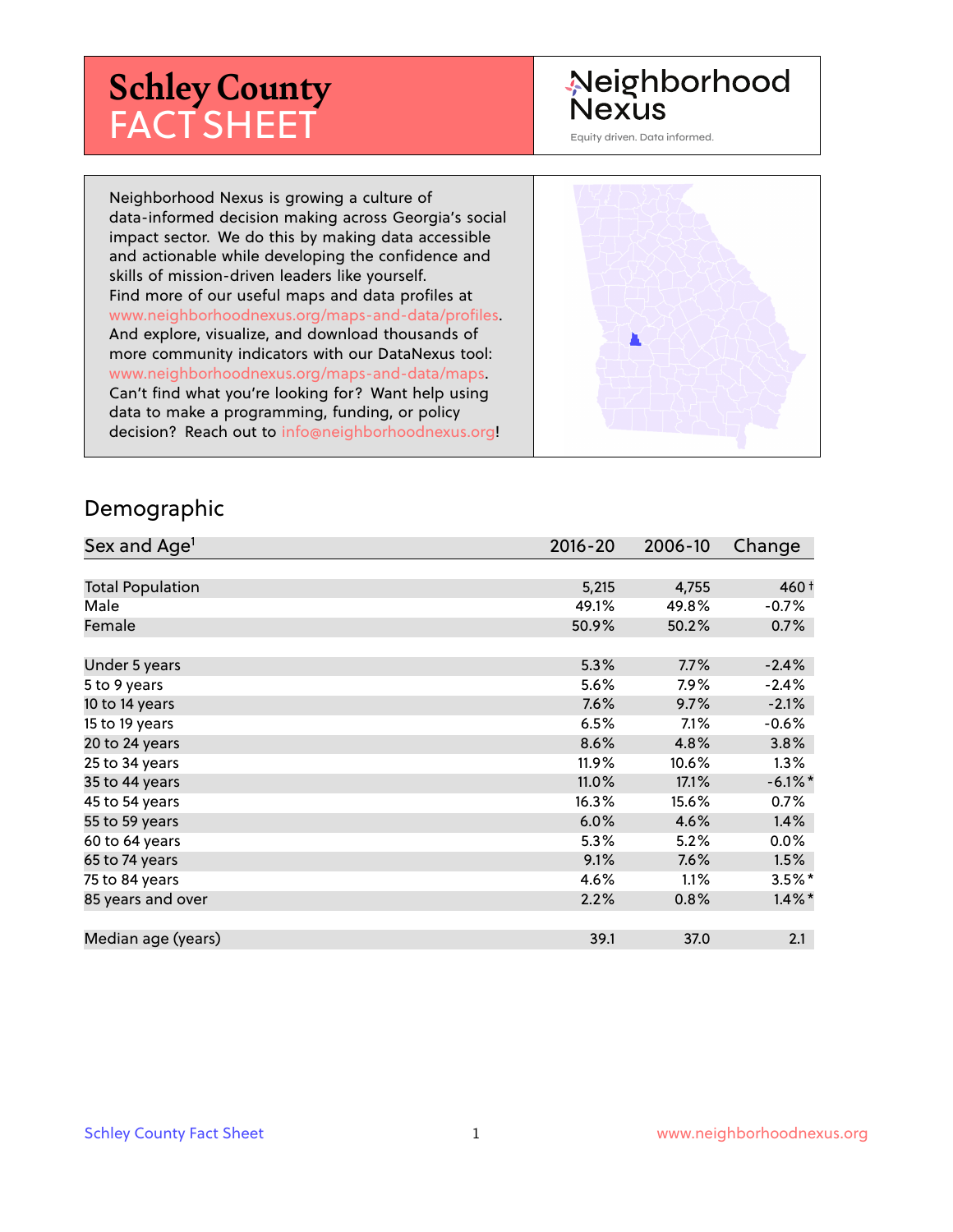# Demographic, continued...

| Race <sup>2</sup>                                            | 2016-20     | 2006-10 | Change   |
|--------------------------------------------------------------|-------------|---------|----------|
| <b>Total population</b>                                      | 5,215       | 4,755   | $460+$   |
| One race                                                     | 97.2%       | 96.8%   | 0.4%     |
| White                                                        | 67.2%       | 67.0%   | 0.2%     |
| <b>Black or African American</b>                             | 27.4%       | 23.1%   | 4.3%     |
| American Indian and Alaska Native                            | 0.0%        | 0.0%    | 0.0%     |
| Asian                                                        | 0.0%        | 5.3%    | $-5.3%$  |
| Native Hawaiian and Other Pacific Islander                   | 0.0%        | 0.0%    | 0.0%     |
| Some other race                                              | 2.6%        | 1.4%    | 1.2%     |
| Two or more races                                            | 2.8%        | 3.2%    | $-0.4%$  |
| Race alone or in combination with other race(s) <sup>3</sup> | $2016 - 20$ | 2006-10 | Change   |
| Total population                                             | 5,215       | 4,755   | 460 +    |
| White                                                        | 69.7%       | 70.2%   | $-0.5%$  |
| <b>Black or African American</b>                             | 28.4%       | 23.8%   | 4.6%     |
| American Indian and Alaska Native                            | 1.4%        | 0.0%    | 1.4%     |
| Asian                                                        | 0.0%        | 5.7%    | $-5.7%$  |
| Native Hawaiian and Other Pacific Islander                   | 0.3%        | 0.0%    | 0.3%     |
| Some other race                                              | 3.0%        | 3.5%    | $-0.5%$  |
| Hispanic or Latino and Race <sup>4</sup>                     | $2016 - 20$ | 2006-10 | Change   |
| Total population                                             | 5,215       | 4,755   | 460 +    |
| Hispanic or Latino (of any race)                             | 6.3%        | 4.2%    | 2.1%     |
| Not Hispanic or Latino                                       | 93.7%       | 95.8%   | $-2.1%$  |
| White alone                                                  | 65.0%       | 66.3%   | $-1.3%$  |
| <b>Black or African American alone</b>                       | 27.0%       | 23.1%   | 3.9%     |
| American Indian and Alaska Native alone                      | 0.0%        | 0.0%    | 0.0%     |
| Asian alone                                                  | 0.0%        | 5.3%    | $-5.3%$  |
| Native Hawaiian and Other Pacific Islander alone             | 0.0%        | 0.0%    | 0.0%     |
| Some other race alone                                        | 0.0%        | 0.0%    | 0.0%     |
| Two or more races                                            | 1.7%        | 1.1%    | 0.5%     |
| U.S. Citizenship Status <sup>5</sup>                         | $2016 - 20$ | 2006-10 | Change   |
| Foreign-born population                                      | 51          | 150     | $-99$    |
| Naturalized U.S. citizen                                     | 37.3%       | 57.3%   | $-20.1%$ |
| Not a U.S. citizen                                           | 62.7%       | 42.7%   | 20.1%    |
| Citizen, Voting Age Population <sup>6</sup>                  | $2016 - 20$ | 2006-10 | Change   |
|                                                              |             |         |          |
| Citizen, 18 and over population                              | 3,996       | 3,289   | 707*     |
| Male                                                         | 49.3%       | 47.5%   | 1.8%     |
| Female                                                       | 50.7%       | 52.5%   | $-1.8%$  |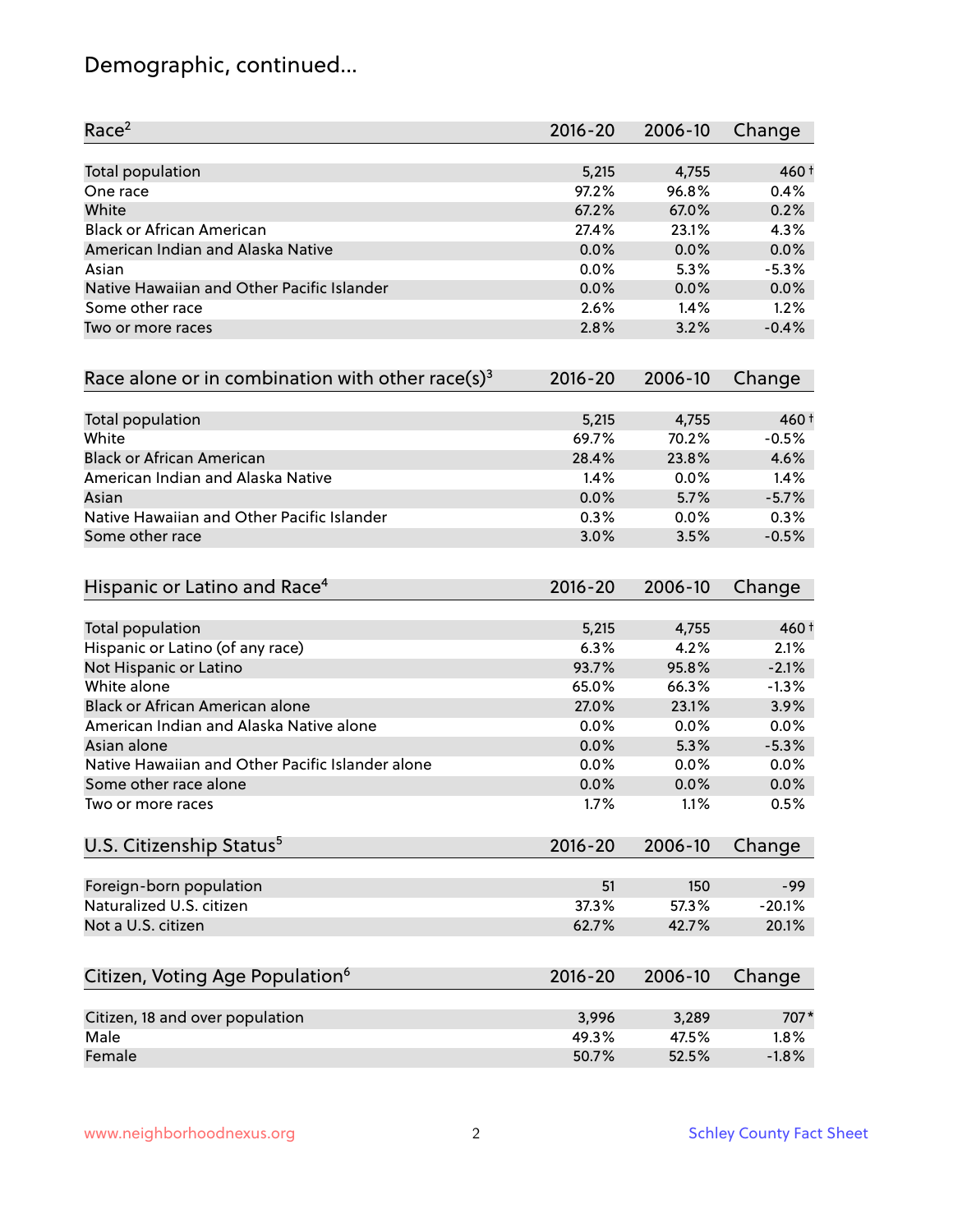#### Economic

| Income <sup>7</sup>                                 | $2016 - 20$ | 2006-10 | Change     |
|-----------------------------------------------------|-------------|---------|------------|
|                                                     |             |         |            |
| All households                                      | 1,861       | 1,690   | 171        |
| Less than \$10,000                                  | 14.0%       | 13.1%   | 0.9%       |
| \$10,000 to \$14,999                                | 1.8%        | 7.7%    | $-5.9\%$ * |
| \$15,000 to \$24,999                                | 11.6%       | 15.3%   | $-3.7%$    |
| \$25,000 to \$34,999                                | 10.5%       | 13.7%   | $-3.2%$    |
| \$35,000 to \$49,999                                | 13.9%       | 11.4%   | 2.4%       |
| \$50,000 to \$74,999                                | 21.6%       | 18.5%   | 3.1%       |
| \$75,000 to \$99,999                                | 12.7%       | 12.1%   | 0.6%       |
| \$100,000 to \$149,999                              | 9.0%        | 8.2%    | 0.7%       |
| \$150,000 to \$199,999                              | 4.0%        | 0.0%    | 4.0%       |
| \$200,000 or more                                   | 1.0%        | 0.0%    | 1.0%       |
| Median household income (dollars)                   | 49,105      | 35,096  | 14,009*    |
| Mean household income (dollars)                     | 57,598      | 45,125  | 12,473*    |
| With earnings                                       | 70.5%       | 74.3%   | $-3.8%$    |
| Mean earnings (dollars)                             | 63,162      | 52,414  | 10,748*    |
| <b>With Social Security</b>                         | 34.3%       | 27.2%   | 7.1%       |
| Mean Social Security income (dollars)               | 18,445      | 11,143  | 7,302*     |
| With retirement income                              | 17.5%       | 12.4%   | 5.1%       |
| Mean retirement income (dollars)                    | 22,454      | 13,049  | 9,405*     |
| With Supplemental Security Income                   | $9.7\%$     | 5.1%    | 4.6%*      |
| Mean Supplemental Security Income (dollars)         | 8,049       | 5,608   | $2,441*$   |
| With cash public assistance income                  | 0.9%        | 2.7%    | $-1.7%$    |
| Mean cash public assistance income (dollars)        | 2,394       | 2,176   | 219        |
| With Food Stamp/SNAP benefits in the past 12 months | 18.0%       | 26.6%   | $-8.6%$    |
|                                                     |             |         |            |
| Families                                            | 1,481       | 1,132   | $349*$     |
| Less than \$10,000                                  | 7.0%        | 2.9%    | $4.1\%$ *  |
| \$10,000 to \$14,999                                | 1.4%        | 5.0%    | $-3.6%$    |
| \$15,000 to \$24,999                                | 10.3%       | 17.6%   | $-7.3%$    |
| \$25,000 to \$34,999                                | 9.6%        | 14.0%   | $-4.5%$    |
| \$35,000 to \$49,999                                | 16.5%       | 12.9%   | 3.6%       |
| \$50,000 to \$74,999                                | 24.3%       | 22.0%   | 2.3%       |
| \$75,000 to \$99,999                                | 15.4%       | 18.7%   | $-3.3%$    |
| \$100,000 to \$149,999                              | 10.7%       | 6.8%    | 3.9%       |
| \$150,000 to \$199,999                              | 3.6%        | 0.0%    | 3.6%       |
| \$200,000 or more                                   | 1.3%        | 0.0%    | 1.3%       |
| Median family income (dollars)                      | 56,964      | 47,234  | 9,730      |
| Mean family income (dollars)                        | 64,458      | 52,548  | 11,909*    |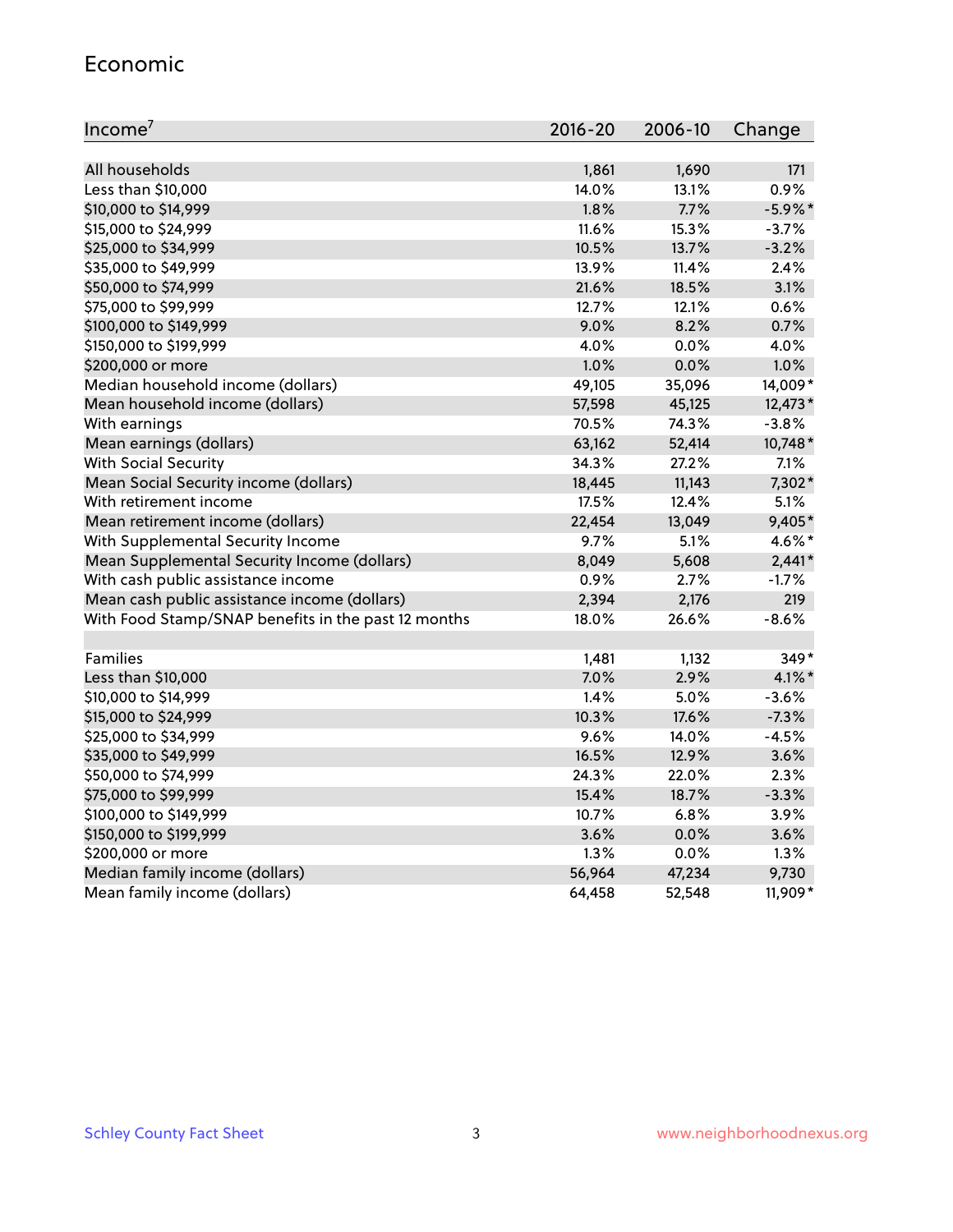### Economic, continued...

| Income, continued <sup>8</sup>                                        | $2016 - 20$ | 2006-10 | Change   |
|-----------------------------------------------------------------------|-------------|---------|----------|
|                                                                       |             |         |          |
| Nonfamily households                                                  | 380         | 558     | $-178$   |
| Median nonfamily income (dollars)                                     | 15,902      | 13,804  | 2,098    |
| Mean nonfamily income (dollars)                                       | 28,344      | 26,225  | 2,119    |
| Median earnings for workers (dollars)                                 | 31,449      | 25,187  | $6,262*$ |
| Median earnings for male full-time, year-round workers                | 36,765      | 37,339  | -574     |
| (dollars)                                                             |             |         |          |
| Median earnings for female full-time, year-round workers<br>(dollars) | 34,657      | 30,761  | 3,896    |
| Per capita income (dollars)                                           | 21,857      | 16,122  | $5,735*$ |
|                                                                       |             |         |          |
| Families and People Below Poverty Level <sup>9</sup>                  | 2016-20     | 2006-10 | Change   |
|                                                                       |             |         |          |
| <b>All families</b>                                                   | 13.0%       | 12.4%   | 0.7%     |
| With related children under 18 years                                  | 18.9%       | 15.6%   | 3.3%     |
| With related children under 5 years only                              | 33.6%       | 24.7%   | 8.9%     |
| Married couple families                                               | 5.1%        | 5.7%    | $-0.6%$  |
| With related children under 18 years                                  | 1.0%        | 7.3%    | $-6.2%$  |
| With related children under 5 years only                              | 0.0%        | 20.0%   | $-20.0%$ |
| Families with female householder, no husband present                  | 55.8%       | 53.1%   | 2.7%     |
| With related children under 18 years                                  | 69.0%       | 52.2%   | 16.8%    |
| With related children under 5 years only                              | 100.0%      | 42.1%   | 57.9%    |
| All people                                                            | 14.7%       | 19.2%   | $-4.5%$  |
| Under 18 years                                                        | 15.6%       | 20.8%   | $-5.2%$  |
| Related children under 18 years                                       | 15.6%       | 20.2%   | $-4.6%$  |
| Related children under 5 years                                        | 24.4%       | 45.0%   | $-20.6%$ |
| Related children 5 to 17 years                                        | 12.9%       | 11.3%   | 1.6%     |
| 18 years and over                                                     | 14.5%       | 18.6%   | $-4.1%$  |
| 18 to 64 years                                                        | 13.1%       | 18.9%   | $-5.8%$  |
| 65 years and over                                                     | 19.8%       | 16.6%   | 3.2%     |
| People in families                                                    | 12.4%       | 16.6%   | $-4.2%$  |
| Unrelated individuals 15 years and over                               | 41.2%       | 34.9%   | 6.4%     |
|                                                                       |             |         |          |
| Non-Hispanic white people                                             | 7.2%        | 12.1%   | $-5.0%$  |
| Black or African-American people                                      | 35.5%       | 40.8%   | $-5.3%$  |
| Asian people                                                          | (X)         | 0.0%    | (X)      |
| Hispanic or Latino people                                             | 7.0%        | 32.7%   | $-25.7%$ |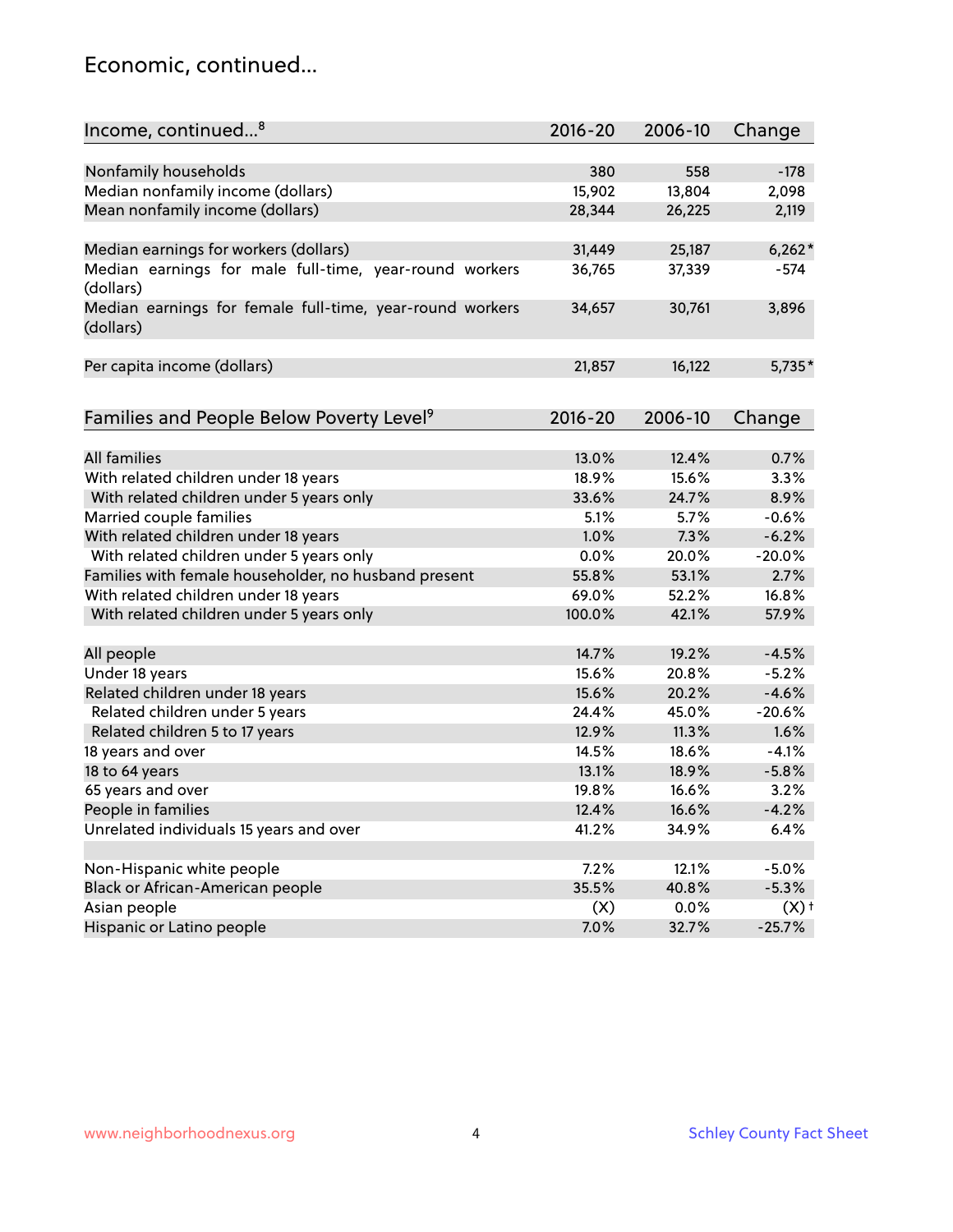# Employment

| Employment Status <sup>10</sup>                                                               | 2010        | 2020    | Change     |
|-----------------------------------------------------------------------------------------------|-------------|---------|------------|
| In Labor Force                                                                                | 2,145       | 2,165   | 2,165      |
| Unemployment Rate                                                                             | 4.3%        | 12.1%   | $-7.8%$    |
|                                                                                               |             |         |            |
| Industry <sup>11</sup>                                                                        | $2016 - 20$ | 2006-10 | Change     |
|                                                                                               |             |         |            |
| Civilian employed population 16 years and over                                                | 2,255       | 2,007   | 248        |
| Agriculture, forestry, fishing and hunting, and mining                                        | 6.0%        | 5.7%    | 0.3%       |
| Construction                                                                                  | 12.3%       | 13.0%   | $-0.7%$    |
| Manufacturing                                                                                 | 12.7%       | 19.5%   | $-6.8%$    |
| Wholesale trade                                                                               | 3.6%        | 0.0%    | 3.6%       |
| Retail trade                                                                                  | 9.2%        | 3.8%    | $5.3\%$ *  |
| Transportation and warehousing, and utilities                                                 | 3.2%        | 8.6%    | $-5.3%$    |
| Information                                                                                   | 0.0%        | 2.6%    | $-2.6%$    |
| Finance and insurance, and real estate and rental and leasing                                 | 4.7%        | 1.0%    | $3.7\%$ *  |
| Professional, scientific, and management, and administrative<br>and waste management services | 5.9%        | 7.3%    | $-1.4%$    |
| Educational services, and health care and social assistance                                   | 23.9%       | 23.8%   | 0.1%       |
| Arts, entertainment, and recreation, and accommodation and<br>food services                   | 3.8%        | 4.0%    | $-0.2%$    |
| Other services, except public administration                                                  | 3.5%        | 5.0%    | $-1.6%$    |
| Public administration                                                                         | 11.2%       | 5.7%    | $5.5%$ *   |
| Occupation <sup>12</sup>                                                                      | $2016 - 20$ | 2006-10 | Change     |
|                                                                                               |             |         |            |
| Civilian employed population 16 years and over                                                | 2,255       | 2,007   | 248        |
| Management, business, science, and arts occupations                                           | 29.4%       | 29.5%   | $-0.1%$    |
| Service occupations                                                                           | 20.0%       | 15.9%   | 4.0%       |
| Sales and office occupations                                                                  | 20.5%       | 13.8%   | $6.7\%$ *  |
| and<br>Natural<br>resources,<br>construction,<br>maintenance<br>occupations                   | 13.3%       | 13.5%   | $-0.1%$    |
| Production, transportation, and material moving occupations                                   | 16.8%       | 27.3%   | $-10.5%$ * |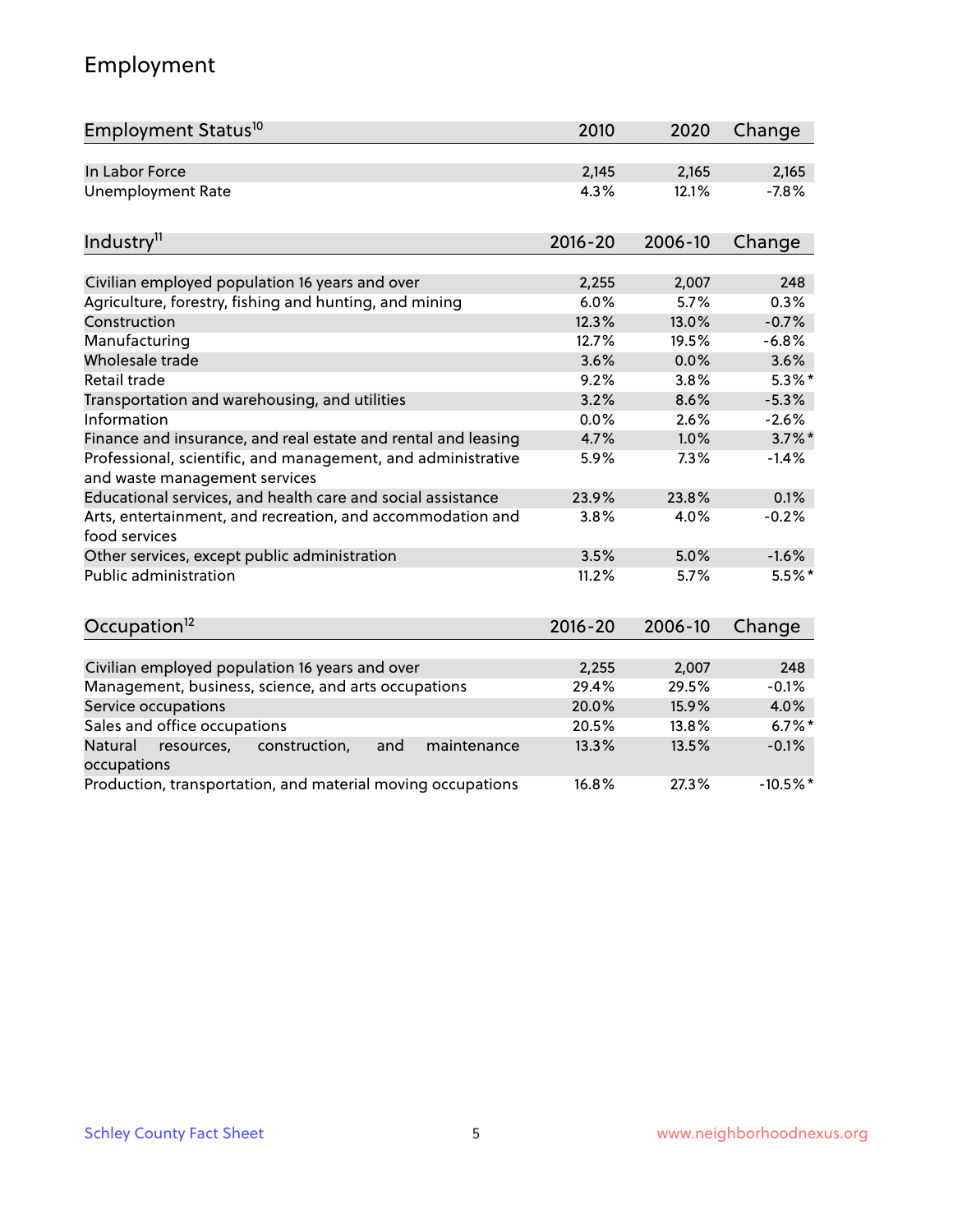# Employment, continued...

| Class of Worker <sup>13</sup>                          | $2016 - 20$ | 2006-10        | Change   |
|--------------------------------------------------------|-------------|----------------|----------|
| Civilian employed population 16 years and over         | 2,255       | 2,007          | 248      |
| Private wage and salary workers                        | 70.8%       | 74.0%          | $-3.2%$  |
| Government workers                                     | 24.1%       | 18.9%          | 5.1%     |
| Self-employed in own not incorporated business workers | 5.1%        | 6.7%           | $-1.6%$  |
| Unpaid family workers                                  | 0.0%        | 0.4%           | $-0.4%$  |
|                                                        |             |                |          |
| Job Flows <sup>14</sup>                                | 2019        | 2010           | Change   |
|                                                        | 1,031       |                | $-74$    |
| Total Jobs in county                                   | 41.8%       | 1,105          |          |
| Held by residents of county                            |             | 44.6%          | $-2.8%$  |
| Held by non-residents of county                        | 58.2%       | 55.4%          | 2.8%     |
| Jobs by Industry Sector <sup>15</sup>                  | 2019        | 2010           | Change   |
| Total Jobs in county                                   | 1,031       | 1,105          | $-74$    |
| Goods Producing sectors                                | 38.2%       | 37.9%          | 0.3%     |
| Trade, Transportation, and Utilities sectors           | 17.8%       | 11.9%          | 5.9%     |
| All Other Services sectors                             | 43.9%       | 50.1%          | $-6.2%$  |
|                                                        |             |                |          |
| Total Jobs in county held by county residents          | 431         | 493            | $-62$    |
| <b>Goods Producing sectors</b>                         | 31.1%       | 36.5%          | $-5.4%$  |
| Trade, Transportation, and Utilities sectors           | 18.3%       | 16.2%          | 2.1%     |
| All Other Services sectors                             | 50.6%       | 47.3%          | 3.3%     |
| Jobs by Earnings <sup>16</sup>                         | 2019        | 2010           | Change   |
|                                                        |             |                |          |
| Total Jobs in county                                   | 1,031       | 1,105<br>22.8% | $-74$    |
| Jobs with earnings \$1250/month or less                | 19.4%       |                | $-3.4%$  |
| Jobs with earnings \$1251/month to \$3333/month        | 46.8%       | 50.7%          | $-3.8%$  |
| Jobs with earnings greater than \$3333/month           | 33.8%       | 26.5%          | 7.2%     |
| Total Jobs in county held by county residents          | 431         | 493            | $-62$    |
| Jobs with earnings \$1250/month or less                | 21.1%       | 28.6%          | $-7.5%$  |
| Jobs with earnings \$1251/month to \$3333/month        | 48.3%       | 52.1%          | $-3.9\%$ |
| Jobs with earnings greater than \$3333/month           | 30.6%       | 19.3%          | 11.4%    |
|                                                        |             |                |          |
| Jobs by Age of Worker <sup>17</sup>                    | 2019        | 2010           | Change   |
| Total Jobs in county                                   | 1,031       | 1,105          | $-74$    |
| Jobs with workers age 29 or younger                    | 16.4%       | 16.1%          | 0.3%     |
| Jobs with workers age 30 to 54                         | 55.2%       | 63.5%          | $-8.3%$  |
| Jobs with workers age 55 or older                      | 28.4%       | 20.4%          | 8.1%     |
|                                                        |             |                |          |
| Total Jobs in county held by county residents          | 431         | 493            | $-62$    |
| Jobs with workers age 29 or younger                    | 16.0%       | 17.8%          | $-1.8%$  |
| Jobs with workers age 30 to 54                         | 53.6%       | 60.4%          | $-6.8%$  |
| Jobs with workers age 55 or older                      | 30.4%       | 21.7%          | 8.7%     |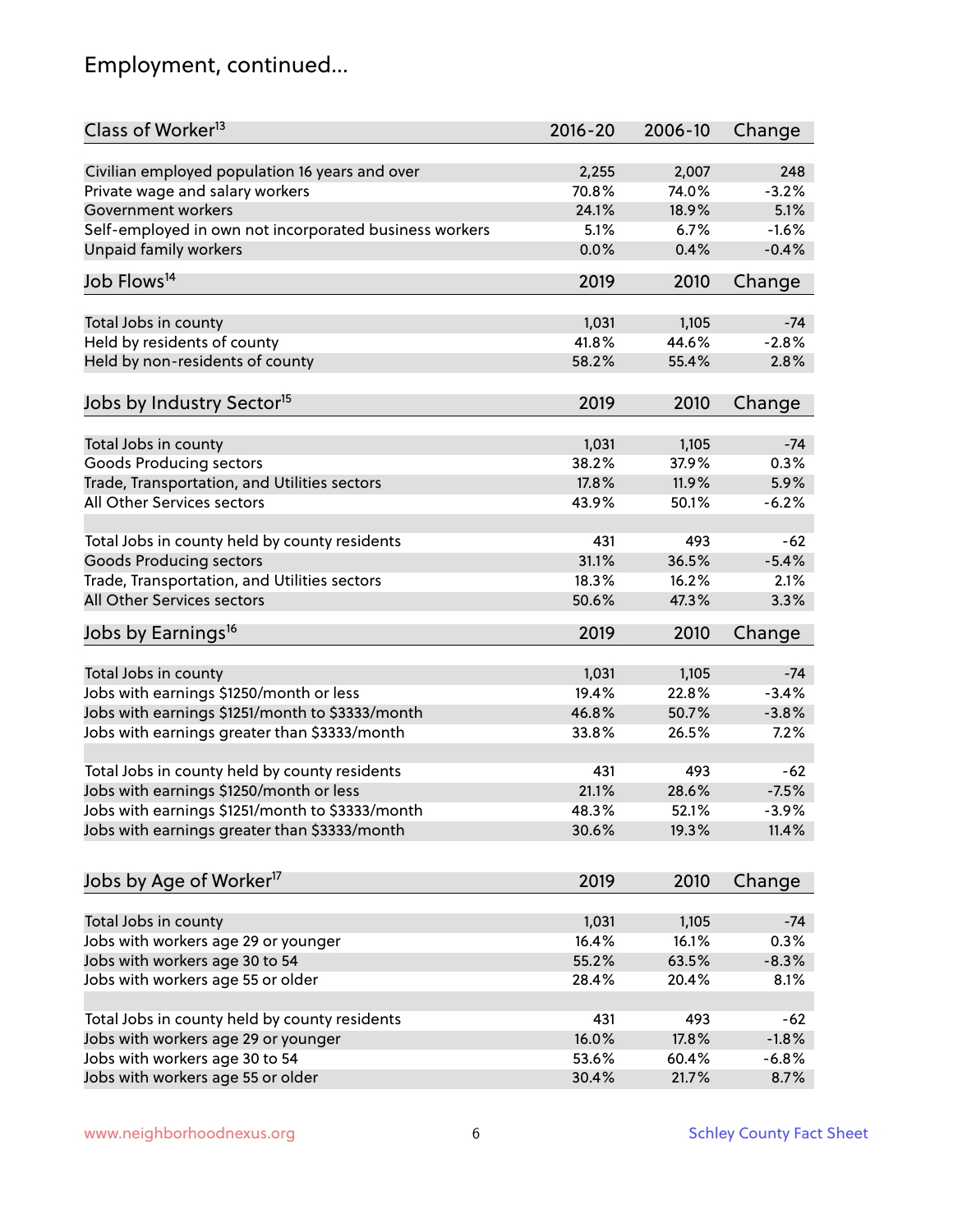### Education

| Early Learning <sup>18</sup>                        |             |         | 2022       |
|-----------------------------------------------------|-------------|---------|------------|
| Licensed Capacity of Early Learning Centers         |             |         | 66         |
| Licenced capacity per 1,000 children ages 0-4       |             |         | 244.4      |
| School Enrollment <sup>19</sup>                     | 2022        | 2010    | Change     |
|                                                     |             |         |            |
| <b>Enrolled in Public School</b>                    | 1,262       | 1,421   | $-159$     |
| White                                               | 73.6%       | 77.6%   | $-3.9%$    |
| <b>Black or African-American</b>                    | 15.3%       | 17.1%   | $-1.8%$    |
| Asian                                               | 1.0%        | 0.0%    | 1.0%       |
| <b>Native American</b>                              | 0.0%        | 0.0%    | 0.0%       |
| Pacific Islander                                    | 0.0%        | 0.0%    | 0.0%       |
| <b>Biracial or Multi-Racial</b>                     | 3.6%        | 0.0%    | 3.6%       |
| Hispanic or Latino                                  | 6.5%        | 3.4%    | 3.0%       |
| Georgia Milestones: 3rd Grade Reading <sup>20</sup> |             |         | 2019       |
|                                                     |             |         |            |
| Number of Students Tested                           |             |         | 94         |
| Proficient or Distinguished                         |             |         | 59.6%      |
| Georgia Milestones: 8th Grade Math <sup>21</sup>    |             |         | 2019       |
| Number of Students Tested                           |             |         | 100        |
| Proficient or Distinguished                         |             |         | 56.0%      |
|                                                     |             |         |            |
| Graduation Rates <sup>22</sup>                      | 2021        | 2012    | Change     |
| Cohort                                              | 85          | 91      | -6         |
| <b>High School Graduation Rate</b>                  | 97.6%       | 83.5%   | 14.1%      |
|                                                     |             |         |            |
| Educational Attainment <sup>23</sup>                | $2016 - 20$ | 2006-10 | Change     |
| Population 25 years and over                        | 3,466       | 2,983   | 483*       |
| Less than 9th grade                                 | 3.9%        | 9.3%    | $-5.4%$    |
| 9th to 12th grade, no diploma                       | 10.3%       | 19.3%   | $-9.0\%$ * |
|                                                     |             |         |            |
| High school graduate (includes equivalency)         | 34.6%       | 36.0%   | $-1.5%$    |
| Some college, no degree                             | 29.9%       | 15.5%   | 14.4%*     |
| Associate's degree                                  | 9.3%        | 11.2%   | $-1.9%$    |
| Bachelor's degree                                   | 7.4%        | 5.7%    | 1.8%       |
| Graduate or professional degree                     | 4.6%        | 3.0%    | 1.6%       |
| Percent high school graduate or higher              | 85.8%       | 71.4%   | 14.4%*     |
| Percent bachelor's degree or higher                 | 12.1%       | 8.7%    | 3.4%       |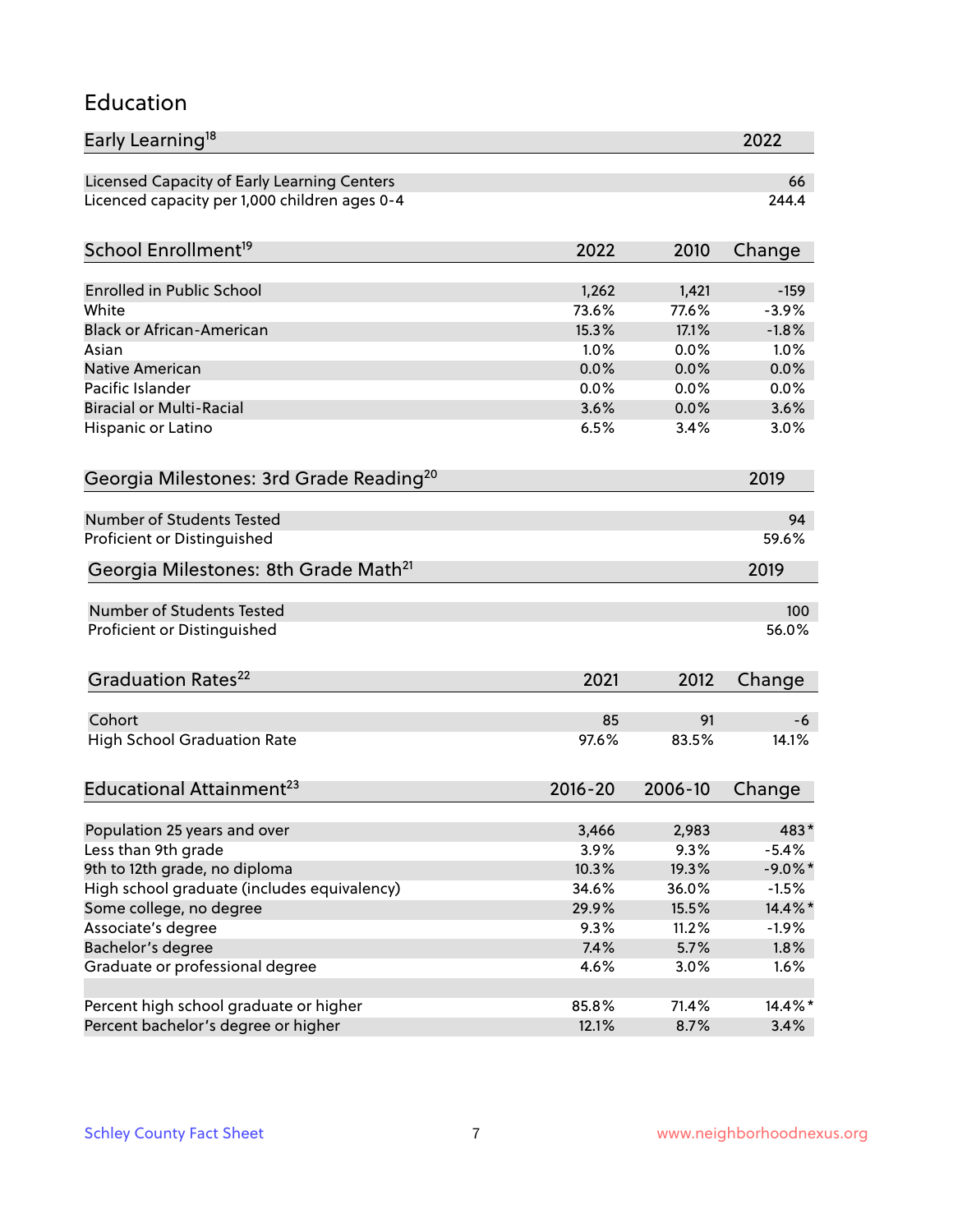### Housing

| Households by Type <sup>24</sup>                     | 2016-20     | 2006-10 | Change     |
|------------------------------------------------------|-------------|---------|------------|
|                                                      |             |         |            |
| <b>Total households</b>                              | 1,861       | 1,690   | 171        |
| Family households (families)                         | 79.6%       | 67.0%   | 12.6%*     |
| With own children under 18 years                     | 33.1%       | 37.4%   | $-4.3%$    |
| Married-couple family                                | 60.0%       | 52.7%   | 7.4%       |
| With own children of the householder under 18 years  | 24.6%       | 27.6%   | $-3.0%$    |
| Male householder, no wife present, family            | 7.0%        | 5.7%    | 1.3%       |
| With own children of the householder under 18 years  | 1.3%        | 4.1%    | $-2.8%$    |
| Female householder, no husband present, family       | 12.5%       | 8.6%    | 3.9%       |
| With own children of the householder under 18 years  | 7.1%        | 5.7%    | 1.5%       |
| Nonfamily households                                 | 20.4%       | 33.0%   | $-12.6%$   |
| Householder living alone                             | 19.8%       | 30.5%   | $-10.6%$   |
| 65 years and over                                    | 10.4%       | 7.5%    | 2.9%       |
|                                                      |             |         |            |
| Households with one or more people under 18 years    | 36.2%       | 42.0%   | $-5.8%$    |
| Households with one or more people 65 years and over | 30.5%       | 20.3%   | $10.2\%$ * |
| Average household size                               | 2.80        | 2.81    | $-0.01$    |
| Average family size                                  | 3.24        | 3.59    | $-0.35$    |
|                                                      |             |         |            |
| Housing Occupancy <sup>25</sup>                      | $2016 - 20$ | 2006-10 | Change     |
|                                                      |             |         |            |
| Total housing units                                  | 2,243       | 2,203   | 40         |
| Occupied housing units                               | 83.0%       | 76.7%   | $6.3\%$ *  |
| Vacant housing units                                 | 17.0%       | 23.3%   | $-6.3%$    |
| Homeowner vacancy rate                               | 2.8         | 2.3     | 0.4        |
| Rental vacancy rate                                  | 1.8         | 4.8     | $-3.0$     |
|                                                      |             |         |            |
| Units in Structure <sup>26</sup>                     | 2016-20     | 2006-10 | Change     |
|                                                      |             |         |            |
| Total housing units                                  | 2,243       | 2,203   | 40         |
| 1-unit, detached                                     | 62.8%       | 57.6%   | 5.3%       |
| 1-unit, attached                                     | 0.5%        | 0.6%    | $-0.1%$    |
| 2 units                                              | 4.4%        | 3.6%    | 0.8%       |
| 3 or 4 units                                         | 0.6%        | 0.5%    | 0.1%       |
| 5 to 9 units                                         | 1.4%        | 2.9%    | $-1.5%$    |
| 10 to 19 units                                       | 0.0%        | 0.6%    | $-0.6%$    |
| 20 or more units                                     | 0.4%        | 0.2%    | 0.2%       |
| Mobile home                                          | 30.0%       | 33.9%   | $-3.9%$    |
| Boat, RV, van, etc.                                  | 0.0%        | 0.2%    | $-0.2%$    |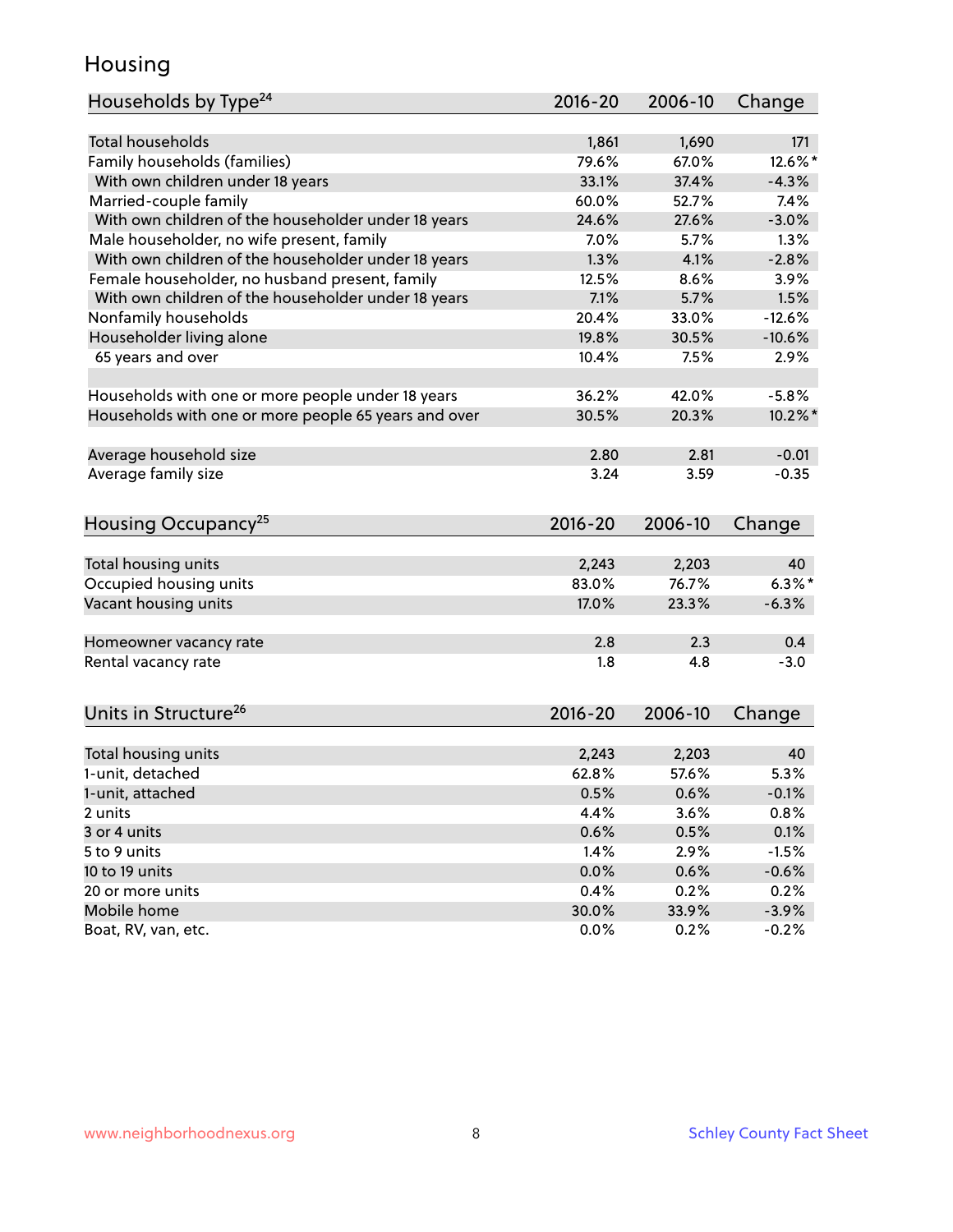# Housing, Continued...

| Year Structure Built <sup>27</sup>             | 2016-20     | 2006-10 | Change      |
|------------------------------------------------|-------------|---------|-------------|
| Total housing units                            | 2,243       | 2,203   | 40          |
| Built 2014 or later                            | 2.1%        | (X)     | (X)         |
| Built 2010 to 2013                             | 4.0%        | (X)     | (X)         |
| Built 2000 to 2009                             | 22.9%       | 8.4%    | 14.5%*      |
| Built 1990 to 1999                             | 21.1%       | 18.7%   | 2.4%        |
| Built 1980 to 1989                             | 6.6%        | 17.4%   | $-10.8\%$ * |
| Built 1970 to 1979                             | 21.5%       | 29.8%   | $-8.3%$     |
| Built 1960 to 1969                             | 7.6%        | 6.4%    | 1.2%        |
| Built 1950 to 1959                             | 4.2%        | 8.6%    | $-4.4%$     |
| Built 1940 to 1949                             | 1.3%        | 1.3%    | 0.1%        |
| Built 1939 or earlier                          | 8.6%        | 9.4%    | $-0.7%$     |
|                                                |             |         |             |
| Housing Tenure <sup>28</sup>                   | $2016 - 20$ | 2006-10 | Change      |
| Occupied housing units                         | 1,861       | 1,690   | 171         |
| Owner-occupied                                 | 77.1%       | 66.4%   | 10.7%       |
| Renter-occupied                                | 22.9%       | 33.6%   | $-10.7%$    |
| Average household size of owner-occupied unit  | 2.87        | 2.74    | 0.12        |
| Average household size of renter-occupied unit | 2.58        | 2.95    | $-0.37$     |
| Residence 1 Year Ago <sup>29</sup>             | $2016 - 20$ | 2006-10 | Change      |
|                                                | 5,199       | 4,689   | 510*        |
| Population 1 year and over<br>Same house       | 92.1%       | 90.1%   | 2.0%        |
| Different house in the U.S.                    | 7.7%        | 9.9%    | $-2.1%$     |
|                                                | 2.8%        | 3.6%    | $-0.8%$     |
| Same county<br>Different county                | 5.0%        | 6.3%    | $-1.3%$     |
| Same state                                     | 5.0%        | 5.7%    | $-0.7%$     |
| Different state                                | 0.0%        | 0.6%    | $-0.6%$     |
| Abroad                                         | 0.1%        | 0.0%    | 0.1%        |
| Value of Housing Unit <sup>30</sup>            | 2016-20     | 2006-10 | Change      |
|                                                |             |         |             |
| Owner-occupied units                           | 1,435       | 1,123   | $312*$      |
| Less than \$50,000                             | 19.7%       | 24.8%   | $-5.1%$     |
| \$50,000 to \$99,999                           | 17.5%       | 28.9%   | $-11.4%$    |
| \$100,000 to \$149,999                         | 19.5%       | 29.4%   | $-9.9%$     |
| \$150,000 to \$199,999                         | 19.0%       | 9.9%    | $9.1\%$ *   |
| \$200,000 to \$299,999                         | 20.1%       | 0.8%    | 19.3%*      |
| \$300,000 to \$499,999                         | 1.2%        | 5.0%    | $-3.8%$     |
| \$500,000 to \$999,999                         | 3.0%        | 1.2%    | 1.8%        |
| \$1,000,000 or more                            | 0.0%        | 0.0%    | 0.0%        |
| Median (dollars)                               | 134,800     | 91,300  | 43,500*     |
| Mortgage Status <sup>31</sup>                  | $2016 - 20$ | 2006-10 | Change      |
| Owner-occupied units                           | 1,435       | 1,123   | $312*$      |
| Housing units with a mortgage                  | 56.0%       | 53.8%   | 2.2%        |
| Housing units without a mortgage               | 44.0%       | 46.2%   | $-2.2%$     |
|                                                |             |         |             |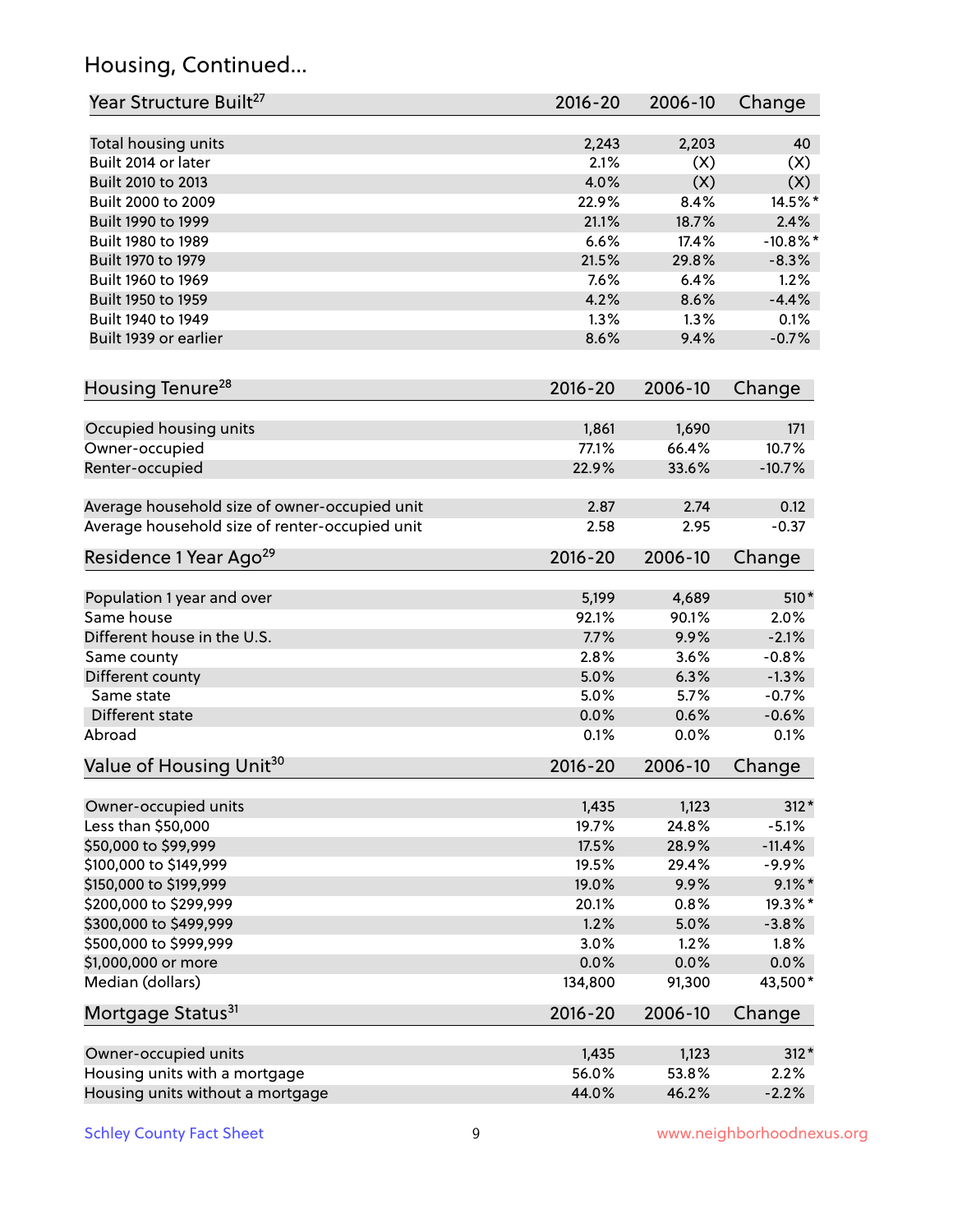# Housing, Continued...

| Selected Monthly Owner Costs <sup>32</sup>                                            | 2016-20       | 2006-10       | Change              |
|---------------------------------------------------------------------------------------|---------------|---------------|---------------------|
| Housing units with a mortgage                                                         | 803           | 604           | $199*$              |
| Less than \$300                                                                       | 0.0%          | 0.0%          | $0.0\%$             |
| \$300 to \$499                                                                        | 0.0%          | 3.8%          | $-3.8%$             |
| \$500 to \$999                                                                        | 31.6%         | 56.5%         | $-24.8\%$ *         |
| \$1,000 to \$1,499                                                                    | 32.5%         | 37.4%         | $-4.9%$             |
| \$1,500 to \$1,999                                                                    | 32.0%         | 2.3%          | 29.7%*              |
| \$2,000 to \$2,999                                                                    | 3.9%          | 0.0%          | 3.9%                |
| \$3,000 or more                                                                       | 0.0%          | 0.0%          | $0.0\%$             |
| Median (dollars)                                                                      | 1,308         | 951           | 357*                |
|                                                                                       |               |               |                     |
| Housing units without a mortgage                                                      | 632<br>0.5%   | 519<br>3.1%   | 113<br>$-2.6%$      |
| Less than \$150                                                                       |               |               |                     |
| \$150 to \$249                                                                        | 5.7%<br>17.2% | 7.7%          | $-2.0%$<br>$-17.2%$ |
| \$250 to \$349                                                                        | 37.7%         | 34.5%         | 4.3%                |
| \$350 to \$499<br>\$500 to \$699                                                      | 25.5%         | 33.3%<br>6.7% | 18.7%*              |
| \$700 or more                                                                         | 13.4%         | 14.6%         | $-1.2%$             |
| Median (dollars)                                                                      | 437           | 365           | $72*$               |
|                                                                                       |               |               |                     |
| Selected Monthly Owner Costs as a Percentage of<br>Household Income <sup>33</sup>     | $2016 - 20$   | 2006-10       | Change              |
| Housing units with a mortgage (excluding units where<br>SMOCAPI cannot be computed)   | 786           | 596           | 190                 |
| Less than 20.0 percent                                                                | 45.4%         | 40.9%         | 4.5%                |
| 20.0 to 24.9 percent                                                                  | 20.6%         | 20.5%         | 0.1%                |
| 25.0 to 29.9 percent                                                                  | 4.5%          | 12.8%         | $-8.3%$             |
| 30.0 to 34.9 percent                                                                  | 9.2%          | 1.8%          | $7.3\%$ *           |
| 35.0 percent or more                                                                  | 20.4%         | 24.0%         | $-3.6%$             |
| Not computed                                                                          | 17            | 8             | 9                   |
| Housing unit without a mortgage (excluding units where<br>SMOCAPI cannot be computed) | 597           | 507           | 90                  |
| Less than 10.0 percent                                                                | 26.6%         | 37.3%         | $-10.6%$            |
| 10.0 to 14.9 percent                                                                  | 31.2%         | 12.0%         | 19.1%*              |
| 15.0 to 19.9 percent                                                                  | 10.6%         | 8.9%          | 1.7%                |
| 20.0 to 24.9 percent                                                                  | 10.1%         | 10.7%         | $-0.6%$             |
| 25.0 to 29.9 percent                                                                  | 3.2%          | 4.1%          | $-1.0%$             |
| 30.0 to 34.9 percent                                                                  | 2.5%          | 9.3%          | $-6.8%$             |
| 35.0 percent or more                                                                  | 15.9%         | 17.8%         | $-1.8%$             |
| Not computed                                                                          | 35            | 12            | 23                  |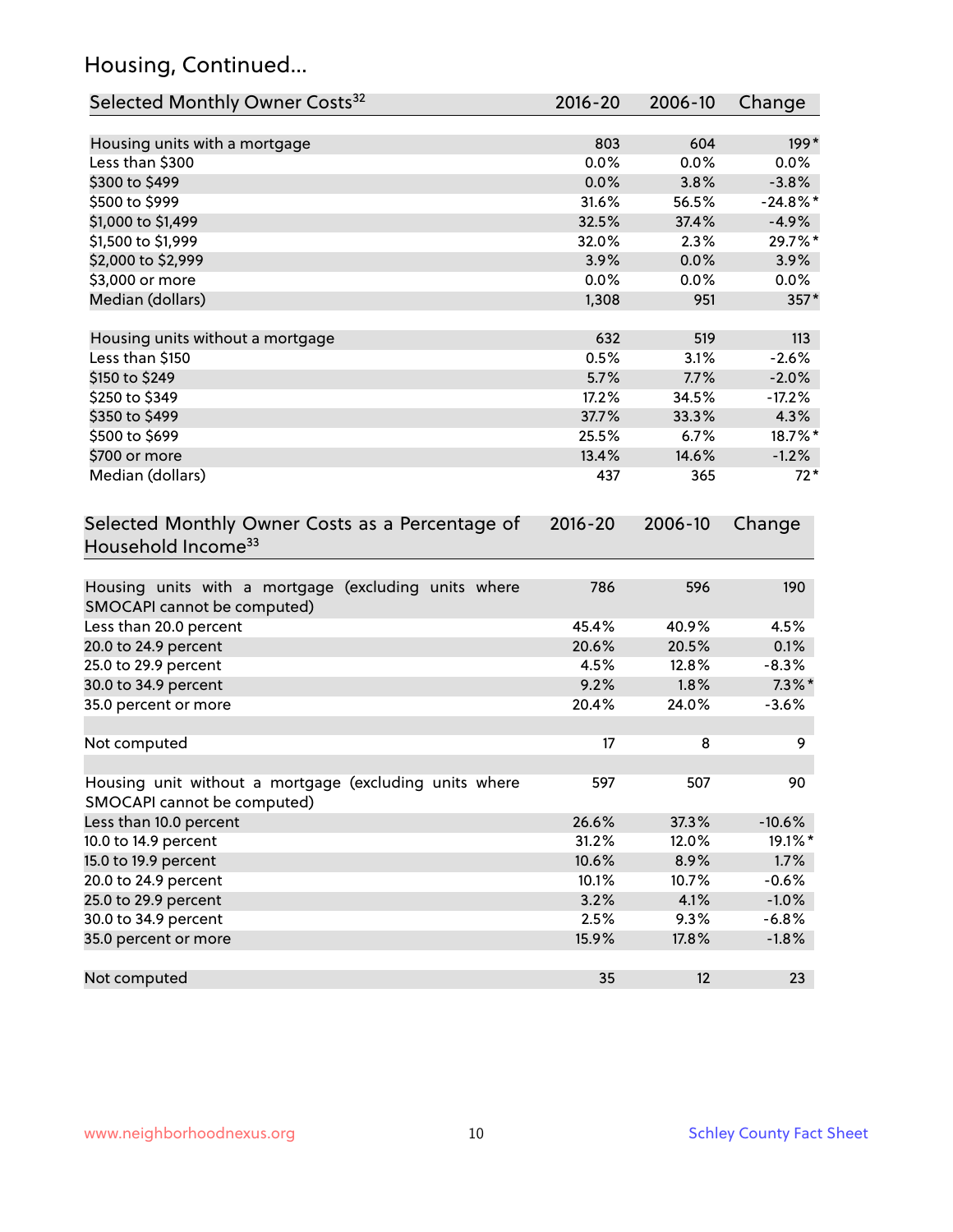#### Housing, Continued...

| Gross Rent <sup>34</sup>                                                       | 2016-20     | $2006 - 10$ | Change   |
|--------------------------------------------------------------------------------|-------------|-------------|----------|
|                                                                                |             |             |          |
| Occupied units paying rent                                                     | 327         | 460         | $-133$   |
| Less than \$200                                                                | 2.1%        | 5.7%        | $-3.5%$  |
| \$200 to \$499                                                                 | 21.7%       | 35.4%       | $-13.7%$ |
| \$500 to \$749                                                                 | 35.8%       | 35.2%       | 0.6%     |
| \$750 to \$999                                                                 | 26.9%       | 12.2%       | 14.7%*   |
| \$1,000 to \$1,499                                                             | 13.5%       | 11.5%       | $1.9\%$  |
| \$1,500 to \$1,999                                                             | 0.0%        | 0.0%        | 0.0%     |
| \$2,000 or more                                                                | 0.0%        | 0.0%        | 0.0%     |
| Median (dollars)                                                               | 636         | 529         | 107      |
|                                                                                |             |             |          |
| No rent paid                                                                   | 99          | 107         | -8       |
|                                                                                |             |             |          |
| Gross Rent as a Percentage of Household Income <sup>35</sup>                   | $2016 - 20$ | 2006-10     | Change   |
|                                                                                |             |             |          |
| Occupied units paying rent (excluding units where GRAPI<br>cannot be computed) | 303         | 446         | $-143$   |
| Less than 15.0 percent                                                         | 12.2%       | 15.5%       | $-3.3%$  |
| 15.0 to 19.9 percent                                                           | 10.9%       | 17.0%       | $-6.1%$  |
| 20.0 to 24.9 percent                                                           | 12.9%       | 10.5%       | 2.3%     |

25.0 to 29.9 percent 25.0 to 29.9 percent 25.0 to 29.9 percent 26.9% 26.9% and 26.9% 26.9% 26.9% 26.9% 26.9% 26.9% 10.9% 9.6% 1.2% 30.0 to 34.9 percent 10.9% 9.6% 1.2% 9.6% 1.2% 9.6% 1.2% 9.6% 1.2% 9.6% 1.2% 9.6% 1.2% 9.6% 1.2%

Not computed **123** 121 2

35.0 percent or more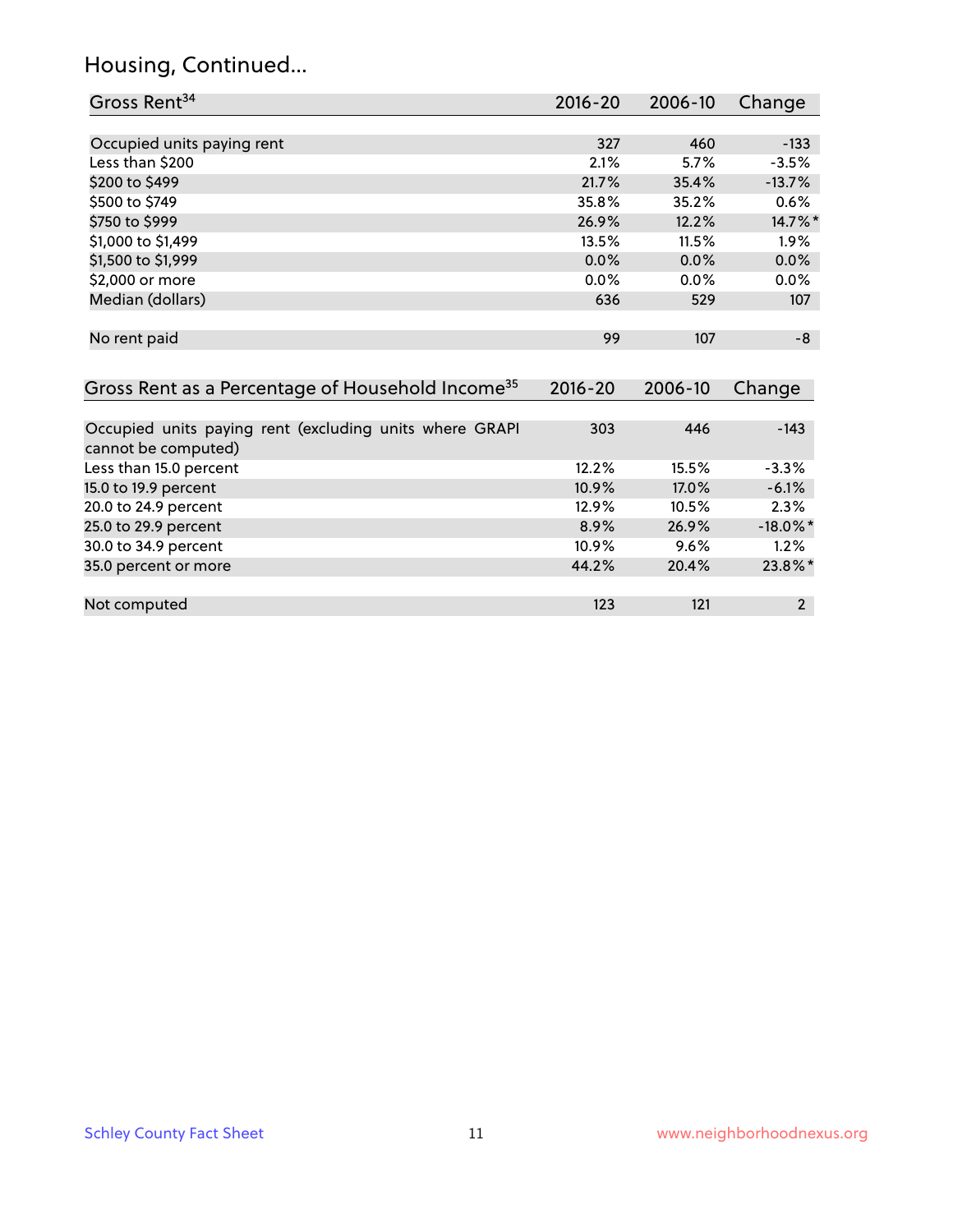# Community Involvement

| Voter Registration and Turnout <sup>36</sup> | 2020  |
|----------------------------------------------|-------|
|                                              |       |
| Active registered voters                     | 2,864 |
| Number voted in Presidential election        | 2.269 |
| Percent voted in Presidential election       | 79.2% |

## Transportation

| Commuting to Work <sup>37</sup>           | 2016-20     | 2006-10 | Change     |
|-------------------------------------------|-------------|---------|------------|
|                                           |             |         |            |
| Workers 16 years and over                 | 2,172       | 1,974   | 198        |
| Car, truck, or van - drove alone          | 84.2%       | 71.9%   | 12.2%*     |
| Car, truck, or van - carpooled            | 9.2%        | 18.1%   | $-9.0\%$ * |
| Public transportation (excluding taxicab) | $0.0\%$     | $1.3\%$ | $-1.3%$    |
| Walked                                    | 0.0%        | 3.0%    | $-3.0%$    |
| Other means                               | 3.4%        | 2.7%    | 0.7%       |
| Worked at home                            | 3.3%        | 2.9%    | 0.4%       |
|                                           |             |         |            |
| Mean travel time to work (minutes)        | 25.0        | 30.9    | $-5.9$     |
|                                           |             |         |            |
| Vehicles Available <sup>38</sup>          | $2016 - 20$ | 2006-10 | Change     |
|                                           |             |         |            |
| Occupied housing units                    | 1,861       | 1,690   | 171        |
| No vehicles available                     | 5.9%        | 10.8%   | $-4.9\%$ * |
| 1 vehicle available                       | 28.8%       | 31.1%   | $-2.3%$    |
| 2 vehicles available                      | 33.3%       | 31.9%   | 1.4%       |
| 3 or more vehicles available              | 32.0%       | 26.2%   | $5.9\%$    |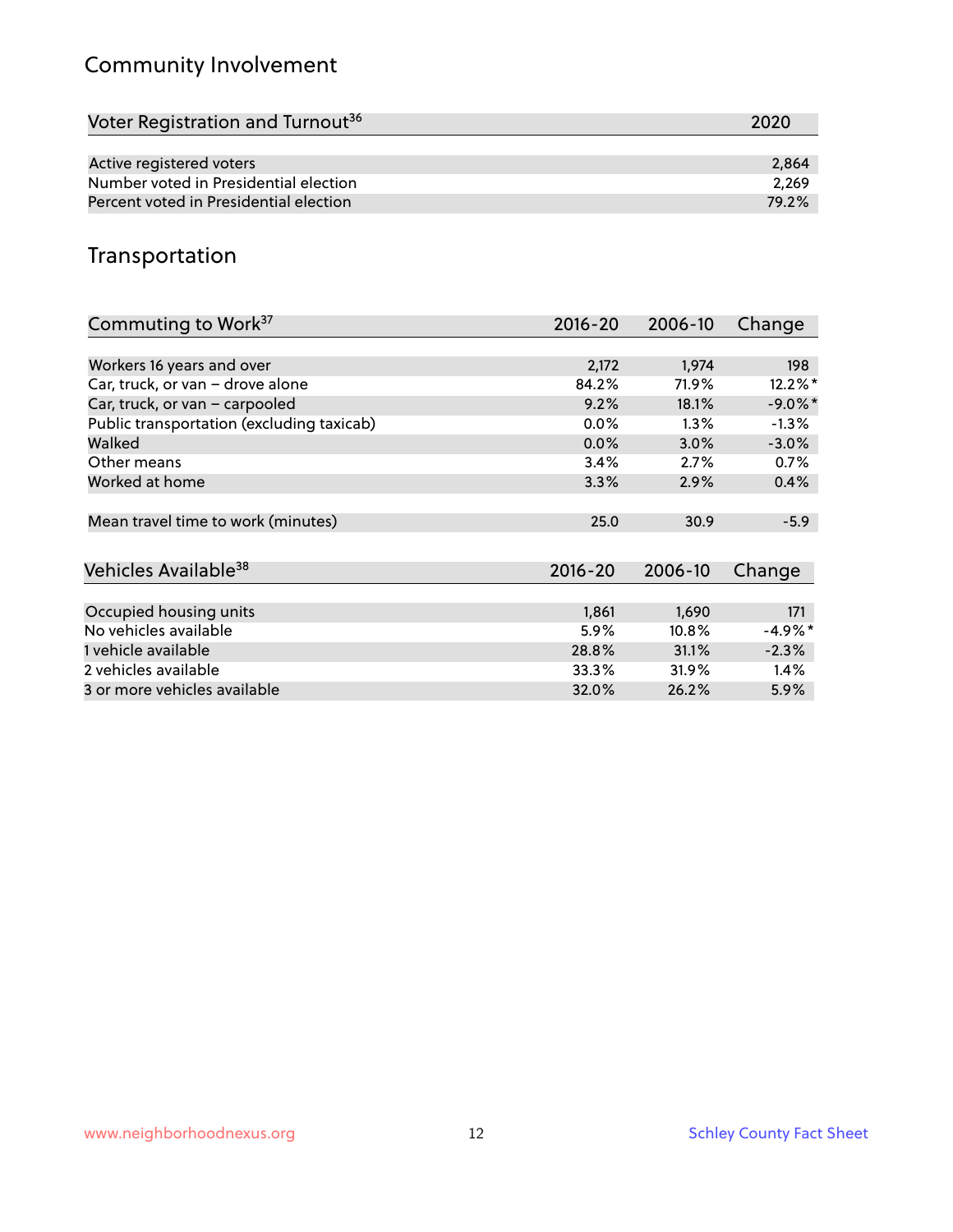#### Health

| Health Insurance coverage <sup>39</sup> | 2016-20 |
|-----------------------------------------|---------|
|-----------------------------------------|---------|

| Civilian Noninstitutionalized Population                | 5,215 |
|---------------------------------------------------------|-------|
| With health insurance coverage                          | 86.3% |
| With private health insurance coverage                  | 61.0% |
| With public health coverage                             | 35.2% |
| No health insurance coverage                            | 13.7% |
| Civilian Noninstitutionalized Population Under 19 years | 1,299 |
| No health insurance coverage                            | 4.8%  |
| Civilian Noninstitutionalized Population 19 to 64 years | 3,087 |
| In labor force:                                         | 2,254 |
| Employed:                                               | 2,125 |
| With health insurance coverage                          | 83.8% |
| With private health insurance coverage                  | 27.9% |
| With public coverage                                    | 7.0%  |
| No health insurance coverage                            | 16.2% |
| Unemployed:                                             | 129   |
| With health insurance coverage                          | 80.6% |
| With private health insurance coverage                  | 27.9% |
| With public coverage                                    | 52.7% |
| No health insurance coverage                            | 19.4% |
| Not in labor force:                                     | 833   |
| With health insurance coverage                          | 66.7% |
| With private health insurance coverage                  | 36.7% |
| With public coverage                                    | 38.5% |
| No health insurance coverage                            | 33.3% |

| <b>Health Factors</b>                                                                   | <b>Most Recent</b> |
|-----------------------------------------------------------------------------------------|--------------------|
|                                                                                         |                    |
| Premature Death (YPLL before age 75 per 100,000 population, age-adjusted) <sup>40</sup> | 9.199.1            |

| Trematare Death (The Berore age 75 per 100,000 population, age adjusted) | ,,,,,,   |
|--------------------------------------------------------------------------|----------|
| Average number of Physically Unhealthy Days <sup>41</sup>                | 4.9      |
| Average number of Mentally Unhealthy Days <sup>42</sup>                  | 5.6      |
| Low Birthweight Births <sup>43</sup>                                     | $11.8\%$ |
| Diabetes Prevalence <sup>44</sup>                                        | 12.2%    |
| HIV Prevalence (per 100,000 population) <sup>45</sup>                    | 135.7    |
| Rate, Deduplicated ER Visits for Asthma, Ages 0-17 <sup>46</sup>         | 245.7    |